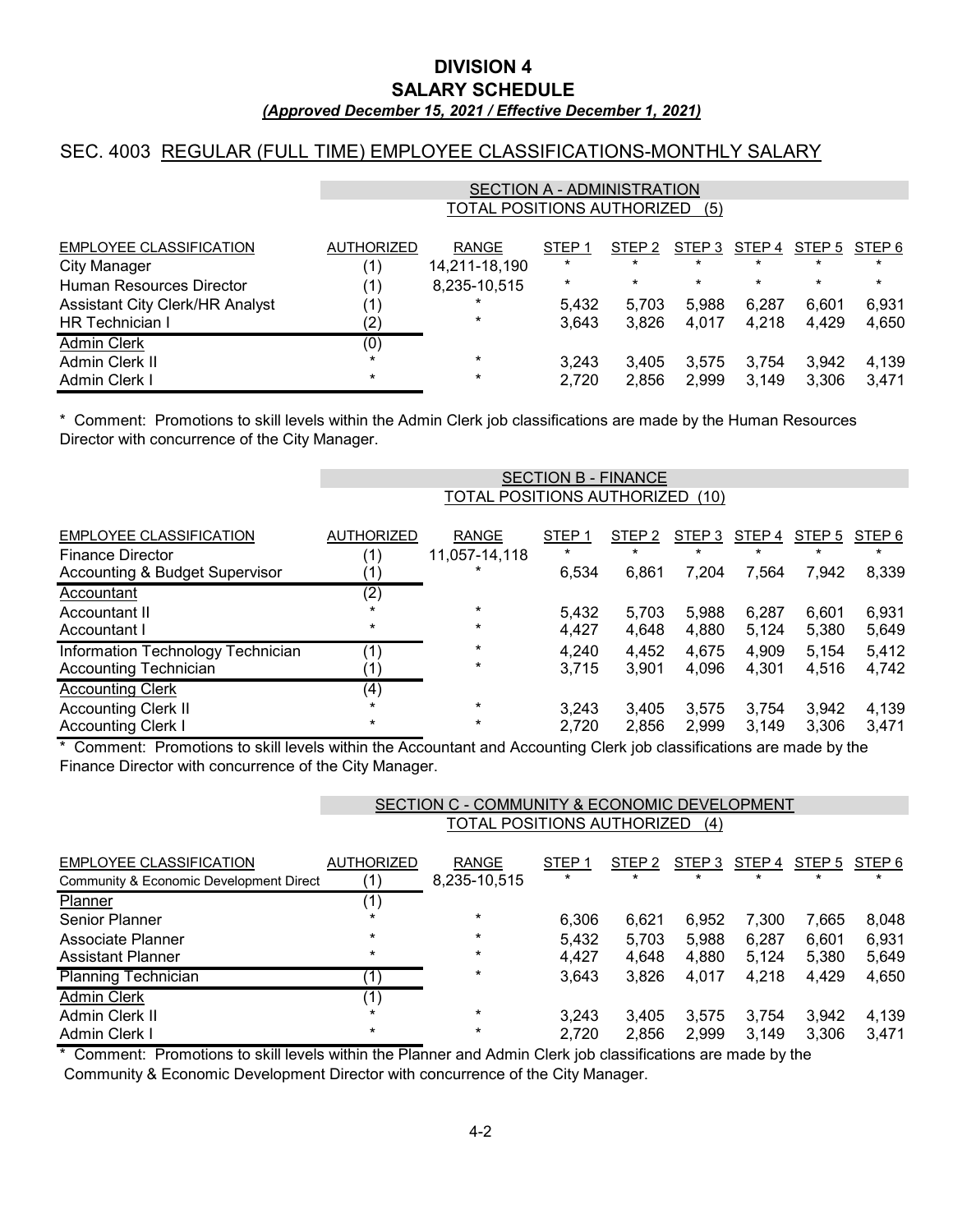## SEC. 4003 REGULAR (FULL TIME) EMPLOYEE CLASSIFICATIONS-MONTHLY SALARY-Continued

| <b>EMPLOYEE CLASSIFICATION</b>                | <b>AUTHORIZED</b> | <b>RANGE</b>  | STEP <sub>1</sub> | STEP <sub>2</sub> | STEP 3  | STEP 4 STEP 5 |        | STEP <sub>6</sub> |
|-----------------------------------------------|-------------------|---------------|-------------------|-------------------|---------|---------------|--------|-------------------|
| Public Works Director/City Engineer           | (1)               | 12,690-16,205 | $\star$           | $\star$           | $\star$ |               |        |                   |
| <b>Assistant Public Works Director</b>        | (1)               |               | 8,409             | 8,829             | 9,270   | 9,734         | 10,221 | 10,732            |
| <b>Public Works Operations Manager</b>        | (1)               | $\star$       | 6,534             | 6,861             | 7,204   | 7,564         | 7,942  | 8,339             |
| Parks & Rec Operations Manager                | (1)               | $\ast$        | 6,106             | 6,411             | 6,732   | 7,069         | 7,422  | 7,793             |
| Supervisor                                    | (1)               | *             | 4,903             | 5,148             | 5,405   | 5,675         | 5,959  | 6,257             |
| <b>Water Quality Specialist</b>               | (1)               | *             | 4,807             | 5,048             | 5,300   | 5,565         | 5,843  | 6,135             |
| <b>Fleet Maintenance Coordinator</b>          | (1)               | $^\star$      | 4,693             | 4,928             | 5,174   | 5,433         | 5,705  | 5,990             |
| <b>Administrative Coordinator</b>             | (1)               | $^\star$      | 4,601             | 4,831             | 5,073   | 5,327         | 5,593  | 5,873             |
| Foreman                                       | (4)               | $^\star$      | 4,601             | 4,831             | 5,073   | 5,327         | 5,593  | 5,873             |
| <b>Administrative Assistant</b>               | (2)               | $\star$       | 3,761             | 3,949             | 4,146   | 4,353         | 4,571  | 4,800             |
| <b>Engineering Technician</b>                 | (1)               | $^\star$      | 3,715             | 3,901             | 4,096   | 4,301         | 4,516  | 4,742             |
| <b>Recreation Coordinator II</b>              | (1)               | $^\star$      | 3,444             | 3,616             | 3,797   | 3,987         | 4,186  | 4,395             |
| <b>Recreation Coordinator I</b>               | (2)               | $^\star$      | 2,720             | 2,856             | 2,999   | 3,149         | 3,306  | 3,471             |
| <b>Admin Clerk</b>                            | (1)               |               |                   |                   |         |               |        |                   |
| Admin Clerk II                                | $\star$           | $^\star$      | 3,243             | 3,405             | 3,575   | 3,754         | 3,942  | 4,139             |
| Admin Clerk I                                 | $\star$           | $^\star$      | 2,720             | 2,856             | 2,999   | 3,149         | 3,306  | 3,471             |
| Inspector I                                   | (1)               | $^\star$      | 4,603             | 4,833             | 5,075   | 5,329         | 5,595  | 5,875             |
| Maintenance Mechanic I                        | (1)               | *             | 3,244             | 3,406             | 3,576   | 3,755         | 3,943  | 4,140             |
| Custodian                                     | (1)               | *             | 2,597             | 2,727             | 2,863   | 3,006         | 3,156  | 3,314             |
| Environmental Control/Utilities Maintenance   | (13)              |               |                   |                   |         |               |        |                   |
| <b>Environmental Control Specialist III</b>   | $\star$           | $\star$       | 4,232             | 4,444             | 4,666   | 4,899         | 5,144  | 5,401             |
| <b>Environmental Control Specialist II</b>    | $\ast$            | $^\star$      | 3,712             | 3,897             | 4,092   | 4,297         | 4,512  | 4,738             |
| <b>Environmental Control Specialist I</b>     | $\star$           | $^\star$      | 3,534             | 3,711             | 3,897   | 4,092         | 4,297  | 4,512             |
| <b>Environmental Control Specialist Trair</b> |                   | $\star$       | 3,365             | 3,533             | 3,710   | 3,896         | 4,091  | 4,296             |
| Utilities Maintenance III                     | $\ast$            | $^\star$      | 3,979             | 4,178             | 4,387   | 4,606         | 4,836  | 5,078             |
| Utilities Maintenance II                      |                   | *             | 3,617             | 3,798             | 3,988   | 4,187         | 4,396  | 4,616             |
| Utilities Maintenance I                       | $\star$           | $\star$       | 3,244             | 3,406             | 3,576   | 3,755         | 3,943  | 4,140             |
| Maintenance                                   | (23)              |               |                   |                   |         |               |        |                   |
| Maintenance Worker III                        |                   | $^\star$      | 3,969             | 4,167             | 4,375   | 4,594         | 4,824  | 5,065             |
| Maintenance Worker II                         |                   | $\ast$        | 3,594             | 3,774             | 3,963   | 4,161         | 4,369  | 4,587             |
| Maintenance Worker I                          | $\star$           | $\ast$        | 3,244             | 3,406             | 3,576   | 3,755         | 3,943  | 4,140             |

#### TOTAL POSITIONS AUTHORIZED (58) SECTION D - PUBLIC WORKS

Maintenance Worker III and Admin Clerk job classifications are made by the Public Works Director/City Engineer \* Comment: Promotions to skill levels within the Environmental Control Specialist III) Utilities Maintenance III, with concurrence of the City Manager.

\* Additionally, the Public Works Director/City Engineer with concurrence of the City Manager, may temporarily or permanently reassign certain employees in accordance with the following guidelines: 1) Supervisor level positions -- Employees serving in capacity of Supervisor may be reassigned to an equivalent pay grade within any of the Supervisor level positions; and 2) Maintenance -- Employees assigned to any one of these three broad employment classifications may be reassigned to an equivalent pay grade of one of the other two classifications.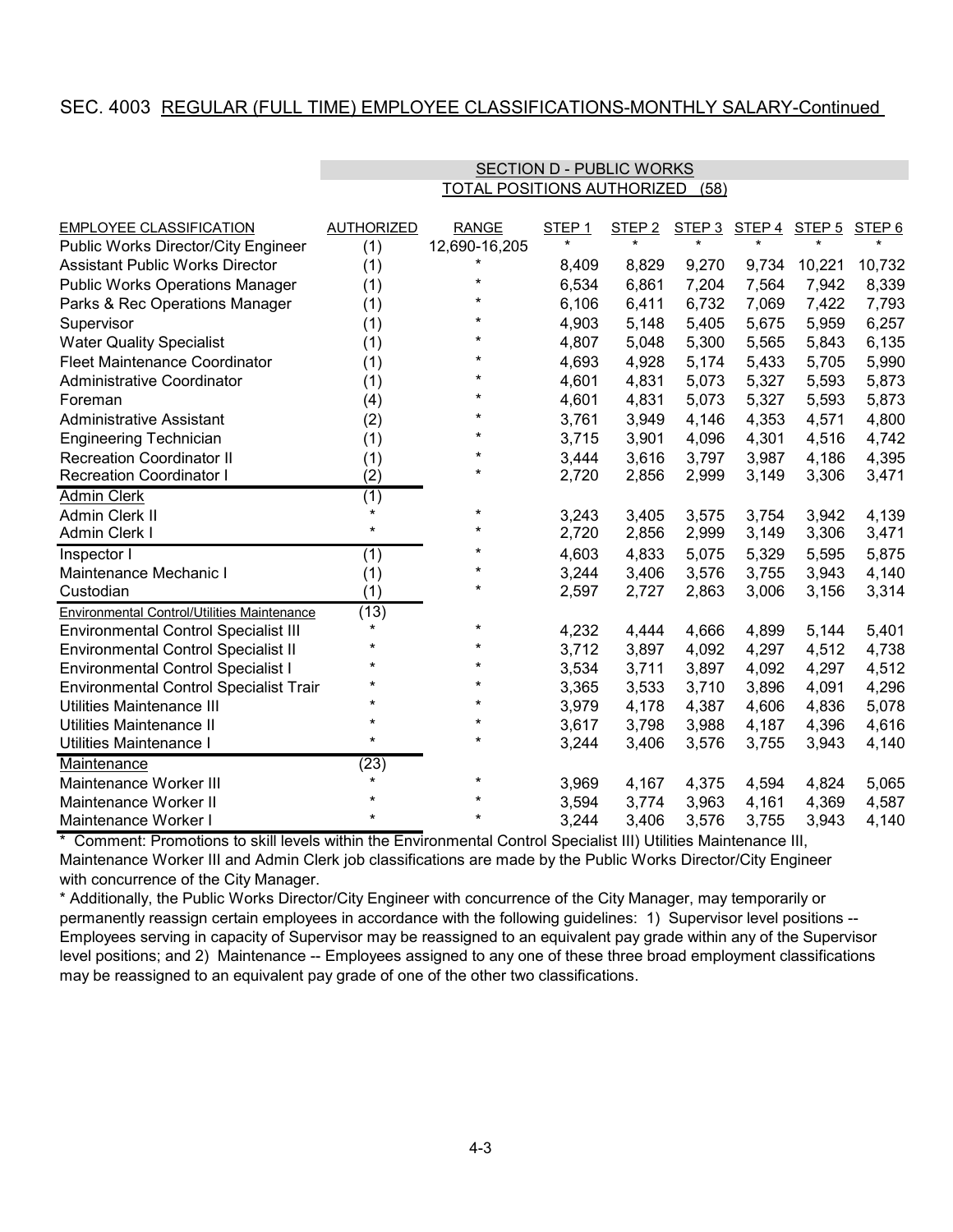## SEC. 4003 REGULAR (FULL TIME) EMPLOYEE CLASSIFICATIONS-MONTHLY SALARY-Continued

|                                |                   |                                    | <b>SECTION E - FIRE &amp; BUILDING</b> |                   |                   |         |        |         |  |
|--------------------------------|-------------------|------------------------------------|----------------------------------------|-------------------|-------------------|---------|--------|---------|--|
|                                |                   | TOTAL POSITIONS AUTHORIZED<br>(20) |                                        |                   |                   |         |        |         |  |
|                                |                   |                                    |                                        |                   |                   |         |        |         |  |
| <b>EMPLOYEE CLASSIFICATION</b> | <b>AUTHORIZED</b> | <b>RANGE</b>                       | STEP <sub>1</sub>                      | STEP <sub>2</sub> | STEP <sub>3</sub> | STEP 4  | STEP 5 | STEP 6  |  |
| Fire Chief                     | (1)               | 11,031-14,081                      | $\star$                                | $\star$           | $\star$           | $\star$ |        | $\star$ |  |
| <b>Asst Fire Chief</b>         | (1)               | *                                  | 8,329                                  | 8,746             | 9,183             | 9,642   | 10,124 | 10,630  |  |
| Fire Captain                   | (6)               | $\ast$                             | 5,823                                  | 6,114             | 6,420             | 6,741   | 7,078  | 7,255   |  |
| Fire Engineer                  | (6)               | $\ast$                             | 5,547                                  | 5,714             | 5,885             | 6,062   | 6,244  | 6,400   |  |
| Fire Fighter                   | (4)               | $\ast$                             | 4,562                                  | 4,791             | 5,031             | 5,283   | 5,547  | 5,686   |  |
| Administrative Coordinator     | (1)               | $\ast$                             | 4,601                                  | 4,831             | 5,073             | 5,327   | 5,593  | 5,873   |  |
| <b>Admin Clerk</b>             | (1)               |                                    |                                        |                   |                   |         |        |         |  |
| Admin Clerk II                 | $\ast$            | $\star$                            | 3,243                                  | 3,405             | 3,575             | 3,754   | 3,942  | 4,139   |  |
| Admin Clerk I                  | $\star$           | $\ast$                             | 2,720                                  | 2,856             | 2,999             | 3.149   | 3,306  | 3.471   |  |

\* Comment: Promotions to skill levels within the Admin Clerk job classifications are made by the Fire Chief with concurrence of the City Manager.

|                                   |                   | <b>SECTION F - POLICE</b>  |                              |                              |                   |                              |                   |                              |  |  |
|-----------------------------------|-------------------|----------------------------|------------------------------|------------------------------|-------------------|------------------------------|-------------------|------------------------------|--|--|
|                                   |                   | TOTAL POSITIONS AUTHORIZED |                              |                              | (80)              |                              |                   |                              |  |  |
| <b>EMPLOYEE CLASSIFICATION</b>    | <b>AUTHORIZED</b> | <b>RANGE</b>               | STEP <sub>1</sub><br>$\star$ | STEP <sub>2</sub><br>$\star$ | STEP 3<br>$\star$ | STEP <sub>4</sub><br>$\star$ | STEP <sub>5</sub> | STEP <sub>6</sub><br>$\star$ |  |  |
| Police Chief                      | (1)               | 12,045-15,374              |                              |                              |                   |                              |                   |                              |  |  |
| <b>Police Commander</b>           | (2)               | $\ast$                     | 9,054                        | 9,506                        | 9,981             | 10,480                       | 11,004            | 11,554                       |  |  |
| Police Sergeant                   | (8)               | $\ast$                     | 7,367                        | 7,735                        | 8,122             | 8,528                        | 8,954             | 9,178                        |  |  |
| Police Services Manager           | (1)               | $\ast$                     | 6,301                        | 6,616                        | 6,947             | 7,294                        | 7,659             | 8,042                        |  |  |
| <b>Dispatch Supervisor</b>        | (1)               | $\ast$                     | 4,942                        | 5,189                        | 5,448             | 5,720                        | 6,006             | 6,306                        |  |  |
| <b>Code Enforcement Officer</b>   | (5)               | $\ast$                     | 4,158                        | 4,365                        | 4,583             | 4,812                        | 5,053             | 5,306                        |  |  |
| <b>Public Safety Dispatcher</b>   | (11)              | $^\star$                   | 3,877                        | 4,071                        | 4,275             | 4,489                        | 4,713             | 4,949                        |  |  |
| <b>Crime Analyst</b>              | (1)               | $\ast$                     | 3,647                        | 3,829                        | 4,020             | 4,221                        | 4,432             | 4,654                        |  |  |
| Property Evidence Technician      | (1)               | $^\star$                   | 3,205                        | 3,365                        | 3,533             | 3,710                        | 3,896             | 4,091                        |  |  |
| <b>Community Services Officer</b> | (7)               | $\ast$                     | 2,847                        | 2,989                        | 3,138             | 3,295                        | 3,460             | 3,633                        |  |  |
| Public Safety Custodian           | (1)               | $^\star$                   | 2,720                        | 2,856                        | 2,999             | 3,149                        | 3,306             | 3,471                        |  |  |
| Police Officer                    | (37)              | $\ast$                     | 5,526                        | 5,802                        | 6,092             | 6,397                        | 6,717             | 6,885                        |  |  |
| Police Trainee                    | $\star$           | $^\star$                   | 3,153                        | 3,310                        | 3,476             | 3,650                        | 3,833             | 4,025                        |  |  |
| <b>Admin Clerk</b>                | (4)               |                            |                              |                              |                   |                              |                   |                              |  |  |
| Admin Clerk II                    | $\star$           | $\star$                    | 3,243                        | 3,405                        | 3,575             | 3,754                        | 3,942             | 4,139                        |  |  |
| Admin Clerk I                     | $^\star$          | $\ast$                     | 2,720                        | 2,856                        | 2,999             | 3,149                        | 3,306             | 3,471                        |  |  |

 $^\text{1}$  The Police Trainee position may be filled in lieu of Police Officer positions. The total number of Police Officers and Police Trainees shall not exceed the total number authorized for Police Officer.

concurrence of the City Manager. \* Comment: Promotions to skill levels within the Admin Clerk job classifications are made by the Police Chief with